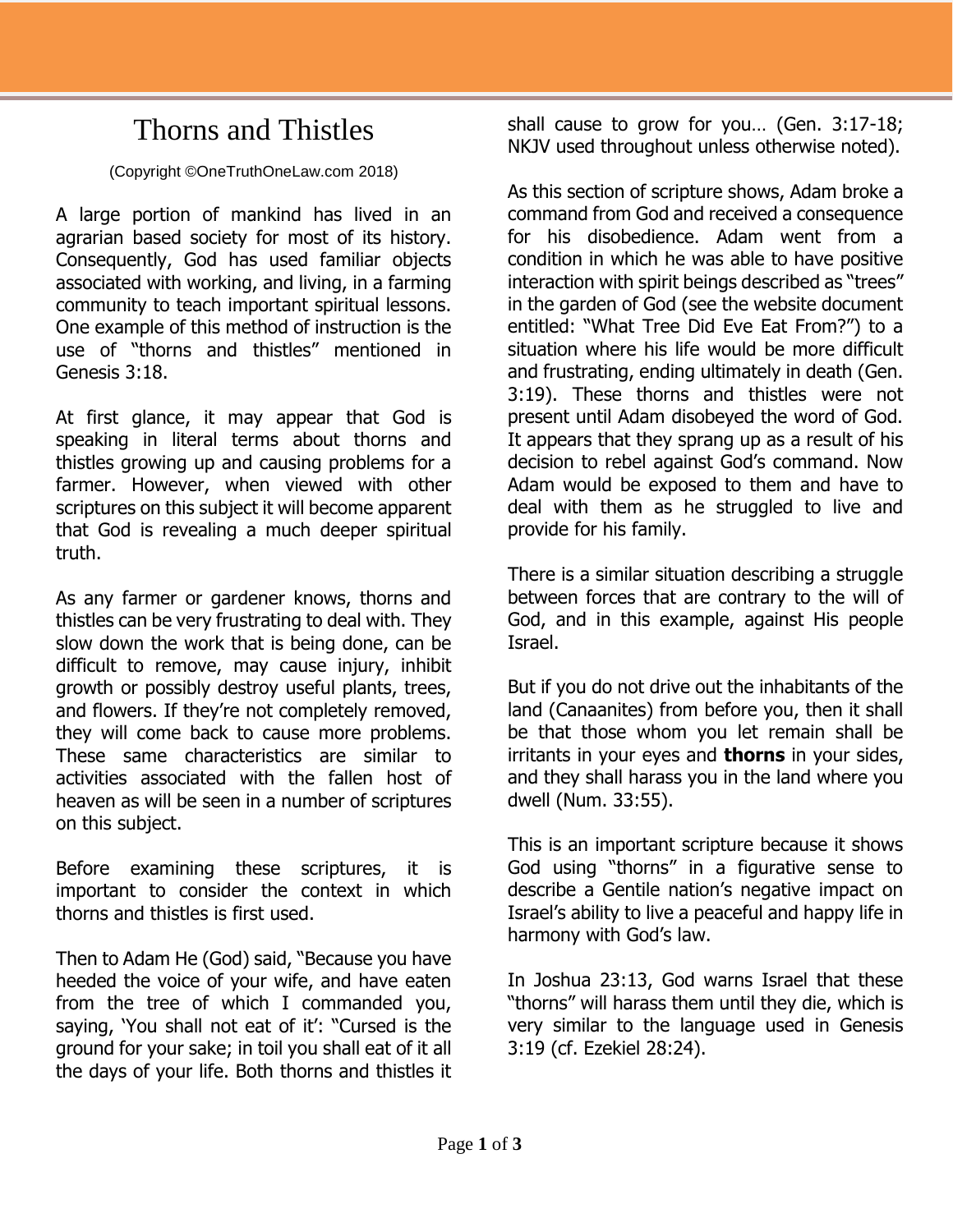In Judges 2:2-3, the Angel of the Lord commanded Israel to remove the pagan shrines, and if they refused to obey this command he would allow the Gentiles to be, "thorns in your side."

King David understood that the rebellious angels of heaven are the real "thorns" that the descendants of Adam have been dealing with, even though they are behind the scenes.

But the sons of rebellion shall be as 'thorns' thrust away, because they cannot be taken with (human) hands (2Sam. 23:6).

…WHO WOULD SET BRIERS AND THORNS AGAINST ME IN BATTLE? I WOULD GO THROUGH THEM, I WOULD BURN THEM TOGETHER. Isaiah 27:4

The apostle Paul also understood this important truth.

For we do not wrestle against flesh and blood, but against principalities, against powers, against the rulers of the darkness of this age, against spiritual hosts of wickedness in the heavenly places (Eph. 6:12).

And lest I should be exalted above measure by the abundance of the revelations, a **thorn in the flesh** was given to me, a **messenger of Satan** to buffet me, lest I be exalted above measure (2Cor. 12:7; emphasis added).

This rebellious spiritual host will be dealt with by Jesus Christ and the demons are aware of this because they commented about it during Christ's ministry.

And when he had come to the other side into the country of the Gadarenes, two demonpossessed men met him as they were coming out of the tombs, so very fierce that some were not able to pass through that way. <sup>29</sup>And behold, they shouted saying, "What to us and with you, son of God? Have you come before the appointed time to torment us?" (Mt. 8:28-29; RNT).

In Isaiah 27:4, Christ is seen as God's agent to deal with the fallen host of heaven who will not be victorious.

…Who would set briers and thorns against me in battle? I would go through them, I would burn them together (Isa. 27:4).

The apostle Paul understood the use of thorns and thistles in Old Testament scriptures because he used similar language to describe the punishment that awaits the fallen host.

For the earth which drinks in the rain that often comes upon it, and bears herbs useful for those by whom it is cultivated, receives blessing from God; but if it bear thorns and briers, it is rejected and near to being cursed, whose end is to be burned (Heb. 6:7-8).

In the book of Proverbs, God warns mankind that thorns are something to guard against, spiritually speaking. Therefore, thorns are not meant to be taken as literal weeds on the farm or in the garden.

Thorns and snares are in the way of the perverse; he who guards his soul will be far from them (Prov. 22:5).

These thorns and thistles have a negative effect upon those within a nation. If they are not rooted up, they start to take over and cause harm to an entire country.